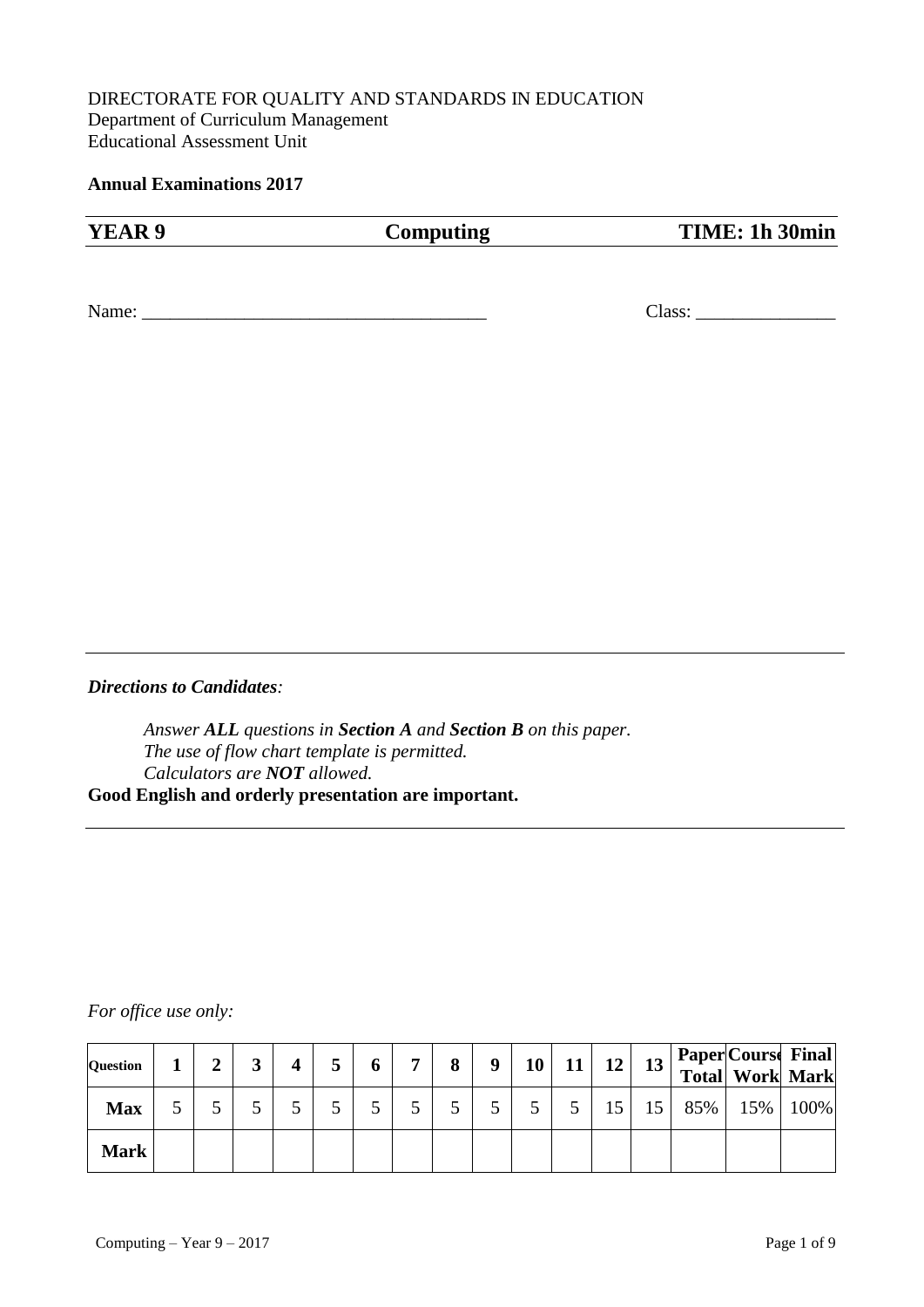## **Section A.**

- a. **Name** the sensors marked i. and ii. [2] i. ii. b. **Name** another NXT sensor which is not seen in this device. [1] c. **Name** and **clearly label** one output device you can see on the above robot. [1] d. How would you **modify** the above so that it can follow a line drawn on the ground? [1] 2. Computers work with binary numbers. a. Why do computers work with binary numbers? [1] ii. i.
- 1. This is an NXT-robotic device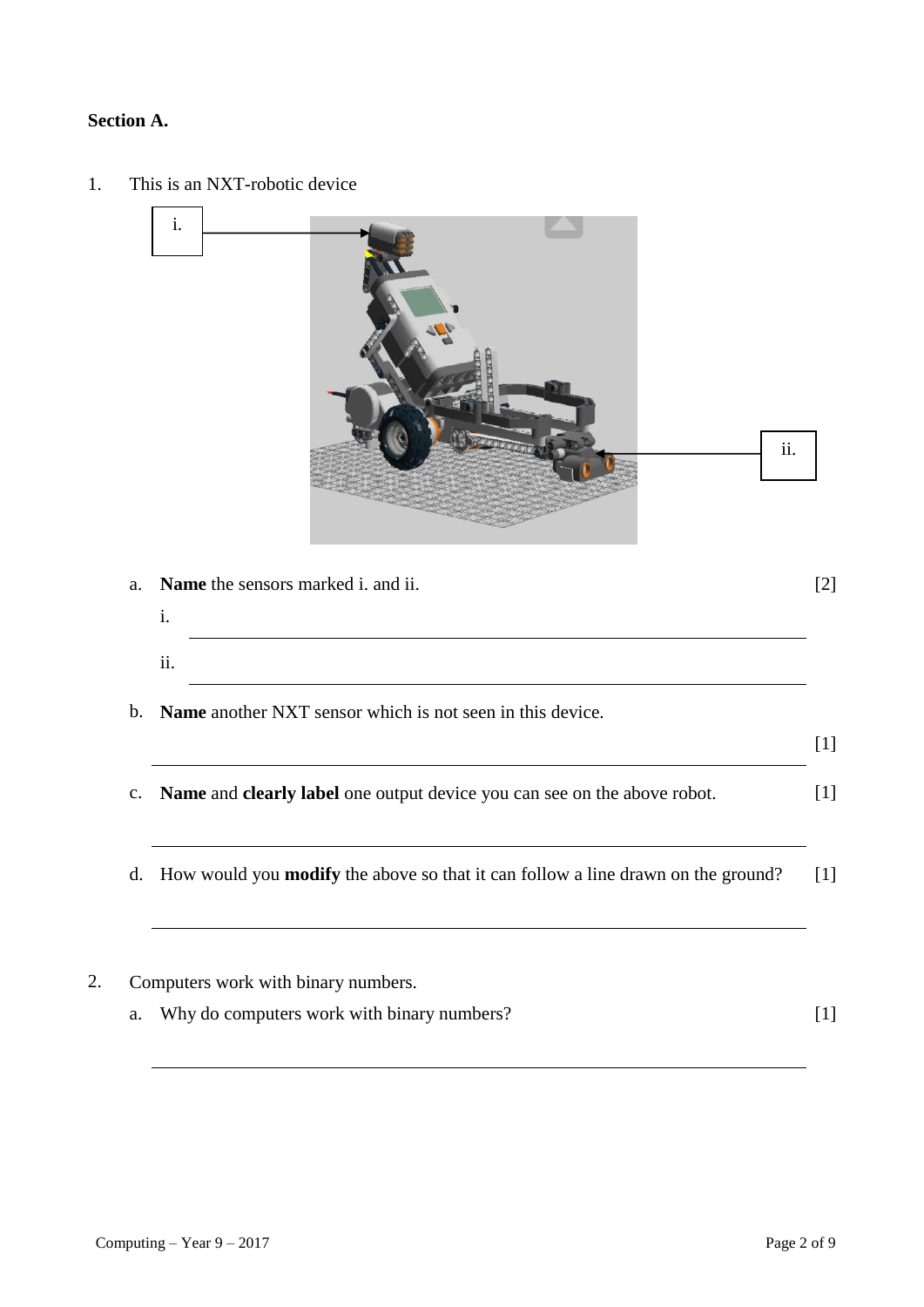# b. Convert: [4] i. 10001101 from binary to decimal. Answer ii. 35 from decimal to binary. Answer iii. 10010101 from binary to hexadecimal. Answer iv. 46 from decimal to hexadecimal. Answer 3. The interface of an Operating System greatly determines the user experience. a. What do the following stand for? [2] i. GUI ii. CLI c. Suggest one **disadvantage** of a CLI interface. [1] b. Name **two** features you would expect from the user interface of a modern tablet. [2] i. ii. 4. A dentist keeps a database to manage his/her practice. a. One of the files in this database is called 'Patients'.

| Name four fields you would expect to find in file Patients |  |  |
|------------------------------------------------------------|--|--|
|                                                            |  |  |

ii. Which of the above fields would you establish as the **keyfield**? Why? [1]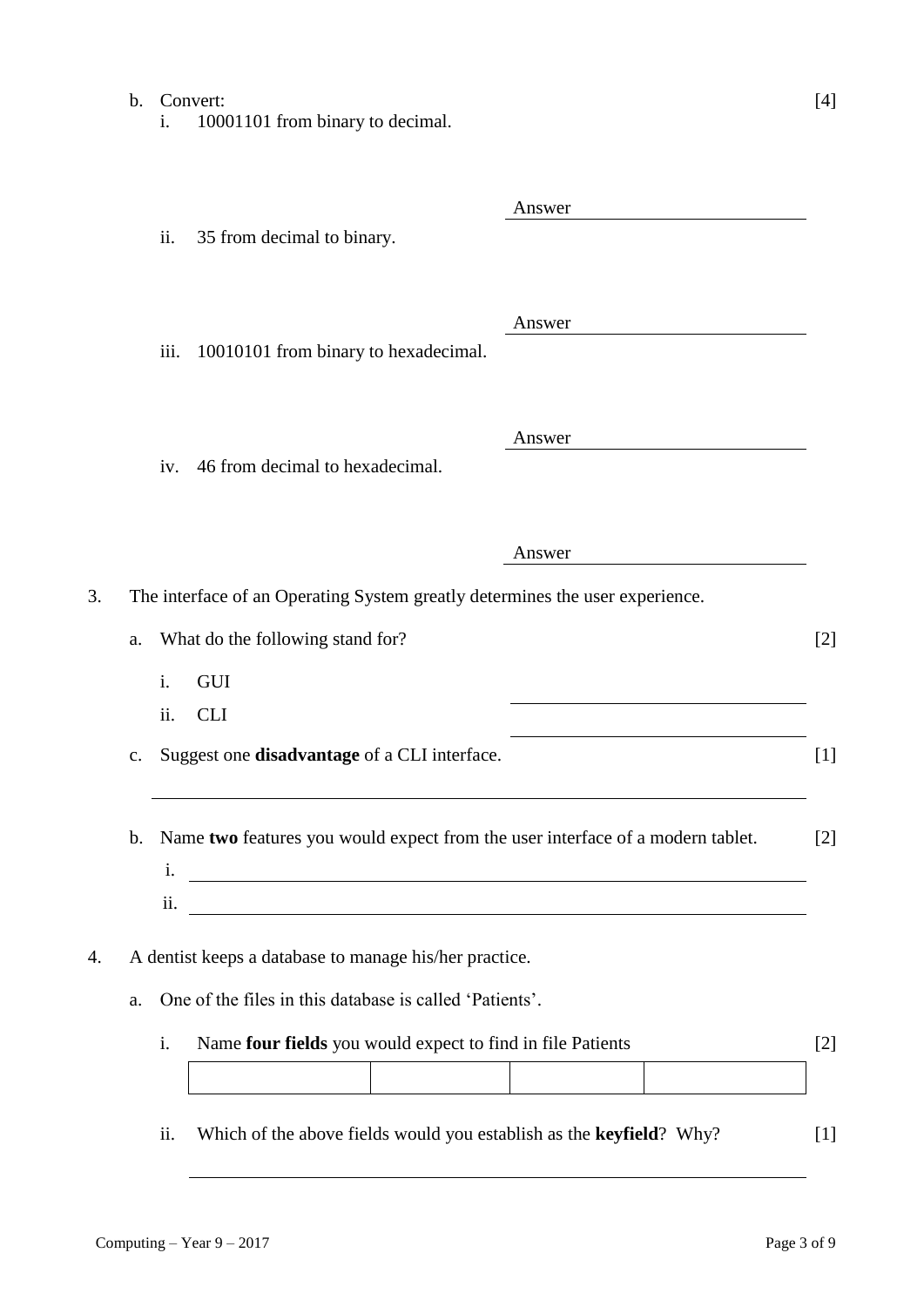Computing – Year  $9 - 2017$  Page 4 of 9

# b. Suggest **two advantages** of a relational database. [2]

- i. ii.
- 5. a. Name an **application** for the following input devices: [3]

| и.                        | <b>Graphics Tablet</b> |  |
|---------------------------|------------------------|--|
| ii.                       | OMR                    |  |
| $\overline{\text{iii}}$ . | Barcode reader         |  |

b. Printers may be impact or non-impact. Briefly distinguish between the two. [2]

| <b>Impact Printers</b> | <b>Non-Impact Printers</b> |
|------------------------|----------------------------|
|                        |                            |
|                        |                            |

- 6. Virtual Reality seems to be gaining ground lately.
	- a. Name **two** devices you associate with virtual reality. [2]
		- i. ii.
	- b. Briefly explain how virtual reality may enhance our experience of social media (e.g. [1] Facebook, Instagram etc.)
	- c. Virtual Reality can create simulations.

| Give an example of the use of virtual reality simulators. |  |
|-----------------------------------------------------------|--|
|                                                           |  |

- ii. Suggest **one reason** why it may be advantageous to use simulators in the situation mentioned in (ci.)  $[1]$
- 7. A system's performance is greatly determined by how efficiently the different parts can communicate.
	- a. Distinguish between **serial** and **parallel data transfer**. [1]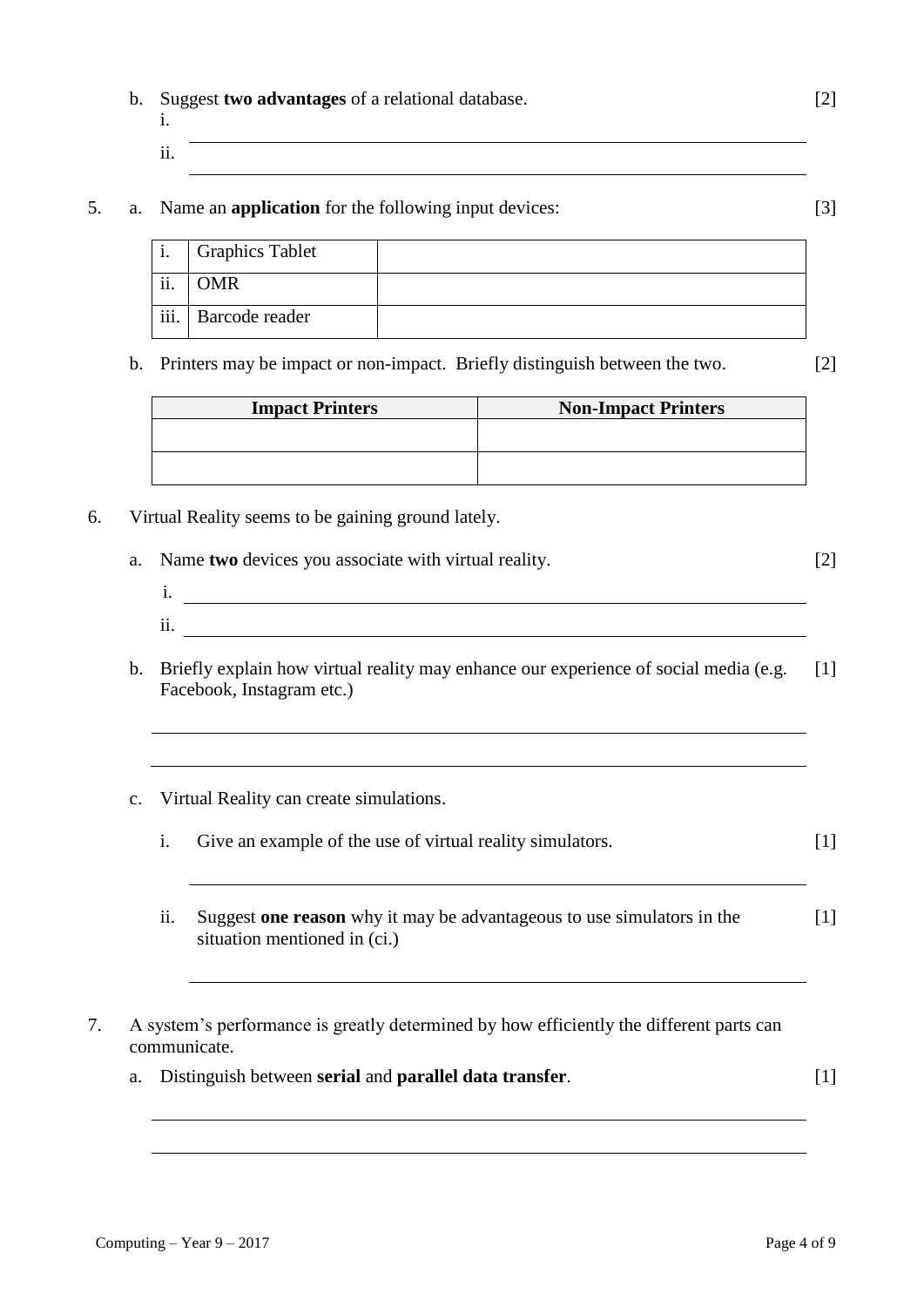| $\mathbf{b}$ . | What do you understand by the term <b>buffering</b> ?                                                                                                                                                  | [2]                    |  |  |  |  |  |
|----------------|--------------------------------------------------------------------------------------------------------------------------------------------------------------------------------------------------------|------------------------|--|--|--|--|--|
| c.             | Which has the <b>faster</b> access speed, RAM or the Hard Disk?                                                                                                                                        |                        |  |  |  |  |  |
|                | d. Explain why <b>disk caching</b> can improve performance.<br>$[1]$                                                                                                                                   |                        |  |  |  |  |  |
|                | The Internet is central to our daily lives.                                                                                                                                                            |                        |  |  |  |  |  |
| a.             | Name a feature you expect from a modern search engine.                                                                                                                                                 |                        |  |  |  |  |  |
| $\mathbf b$ .  | Internetworldstats.com states that in 1995 only 0.4% of the world population was<br>using the Internet, today 50.1% are Internet users.                                                                |                        |  |  |  |  |  |
|                | Suggest two reasons why so many more people are on the Internet today.<br><u> 1989 - Johann Stoff, deutscher Stoffen und der Stoffen und der Stoffen und der Stoffen und der Stoffen und der</u><br>i. |                        |  |  |  |  |  |
|                | <u> 1989 - Johann Barbara, martin amerikan basa</u><br>11.                                                                                                                                             |                        |  |  |  |  |  |
| $C_{\bullet}$  | Most Internet users have one or more email accounts. Suggest one reason why email<br>is often preferred over traditional post.                                                                         |                        |  |  |  |  |  |
| d.             | Many people shop online.<br>Suggest and briefly explain one way to help ensure the security of online shopping.                                                                                        |                        |  |  |  |  |  |
|                | Name the type of software you would use in the following circumstances.                                                                                                                                |                        |  |  |  |  |  |
|                | The first one has been done as an example.                                                                                                                                                             |                        |  |  |  |  |  |
| a.             | Software used to manipulate photos.                                                                                                                                                                    | Photo editing software |  |  |  |  |  |
| $\mathbf b$ .  | Software used to produce and format mainly text<br>documents.                                                                                                                                          |                        |  |  |  |  |  |
| c.             | Software used to locate, detect and remove viruses.                                                                                                                                                    |                        |  |  |  |  |  |
| d.             | Software used for organisation and analysis of data in<br>tabular form.                                                                                                                                |                        |  |  |  |  |  |
| e.             | Software used to improve disk access speed by                                                                                                                                                          |                        |  |  |  |  |  |
|                | arranging files on contiguous clusters.                                                                                                                                                                |                        |  |  |  |  |  |
| f.             | Software used to locate and display web pages.                                                                                                                                                         |                        |  |  |  |  |  |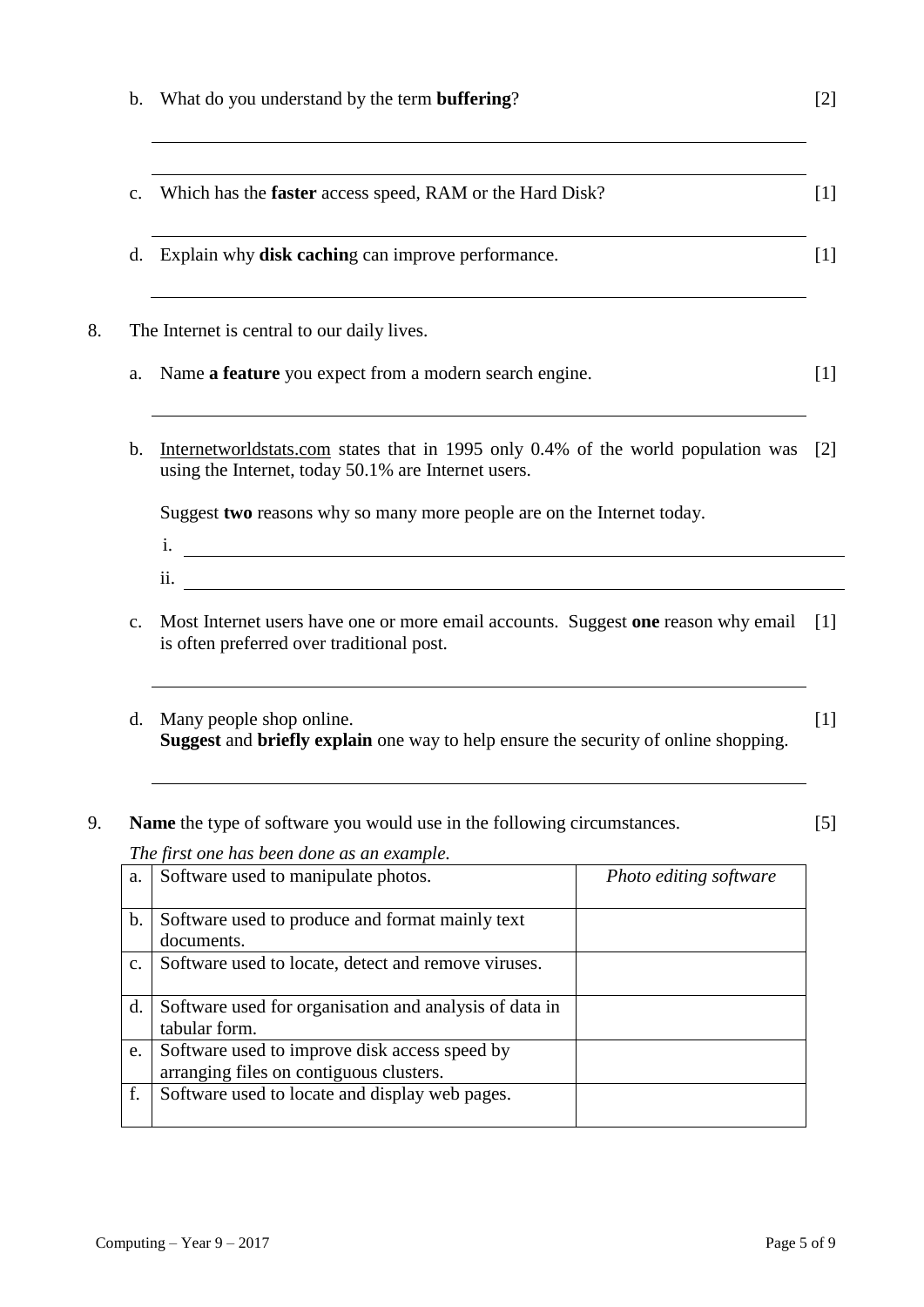10. Consider the logic circuit below:



- a. Fill in with the numbers: *one*, *two* and *three* (Each number can be used more than once) [2] This logic circuit has \_\_\_\_\_\_\_\_\_\_\_\_\_\_\_\_\_\_\_\_\_\_ inputs. It has \_\_\_\_\_\_\_\_\_\_\_\_\_\_ AND gate/s, \_\_\_\_\_\_\_\_\_\_\_\_\_\_\_\_\_\_\_\_\_\_\_\_OR gate/s and \_\_\_\_\_\_\_\_\_\_\_\_\_\_\_\_\_\_\_\_\_\_\_NOT gate/s.
- b. Complete the truth table for the above logic circuit. [3]

| $\mathbf A$ | B        | $\mathbf C$ | D | E | $\mathbf{F}$ | Y        |
|-------------|----------|-------------|---|---|--------------|----------|
| $\Omega$    | $\Omega$ | ∩           |   |   |              | $\Omega$ |
| ∩           |          |             |   |   |              |          |
| ∩           |          |             |   |   |              |          |
| ∩           |          |             |   |   |              |          |
|             | ∩        |             |   |   |              |          |
|             |          |             |   |   |              |          |
|             |          |             |   |   |              |          |
|             |          |             |   |   |              |          |

11. Draw the flowchart for an algorithm that reads in 25 marks and outputs the total number of passes and fails. The pass mark is 50. [5]

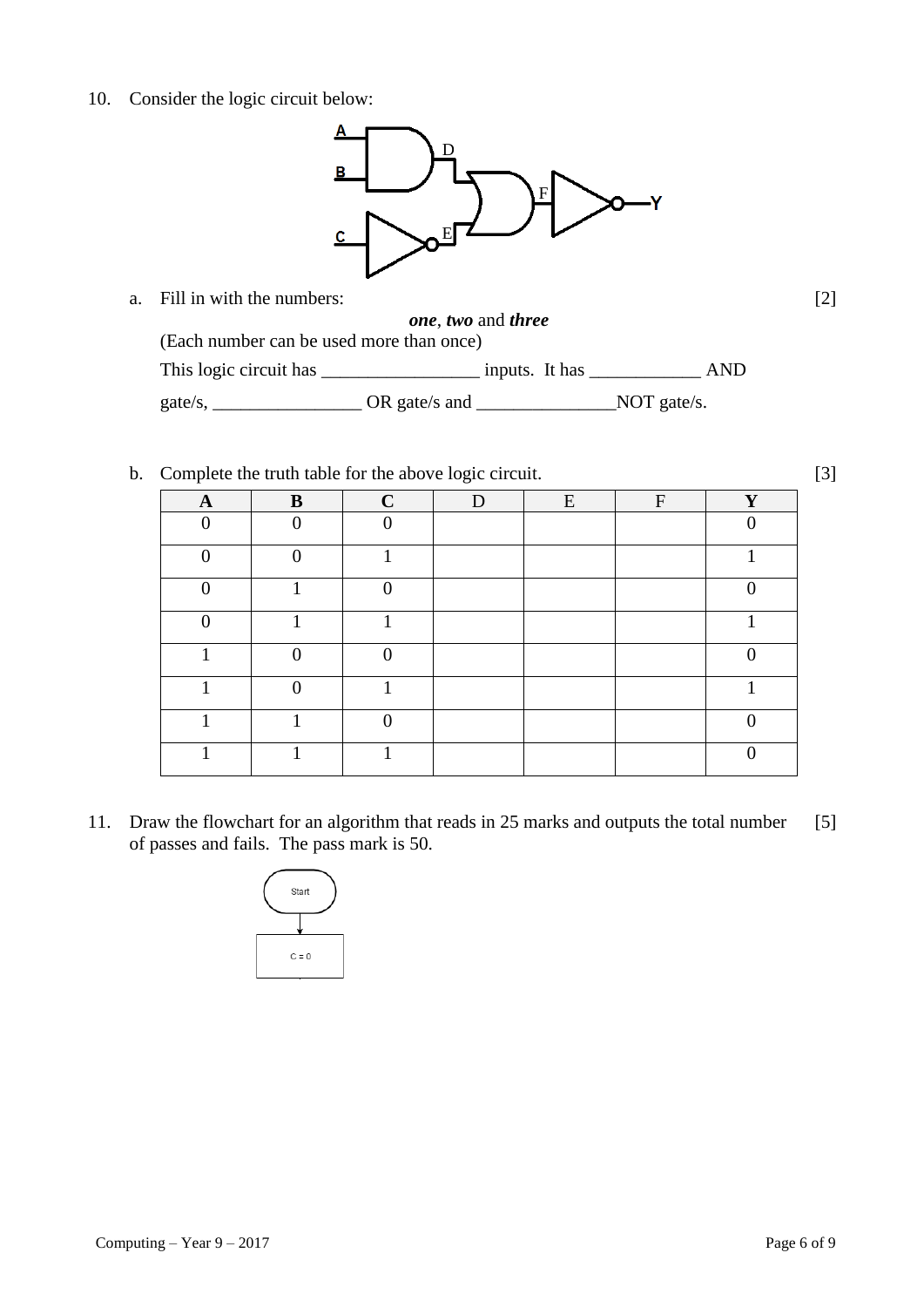#### **Section B**

12. A developer is creating an app s/he is calling 'Book Tracker'. The app will help the user keep track of the books s/he has read or is reading. The app will ask the user to scan the barcode of a book in order to create an icon for it and then the user updates it with her/his progress in the book.

| a. Put the following instructions in the correct flowchart symbol |
|-------------------------------------------------------------------|
| The first one has been done to help you                           |

| i.   | Read barcode                                          | Read barcode |
|------|-------------------------------------------------------|--------------|
| ii.  | Output book icon                                      |              |
| iii. | $pagesRead = newCurrentPage -$<br>previousCurrentPage |              |
| iv.  | <b>Start</b>                                          |              |
| V.   | $newCurrentPage = total Pages?$                       |              |

- b. Using the barcode, the system can obtain book details online like the name of the book, the author and the total number of pages (totalPages).
	- i. If this app where to be introduced on a smartphone. Which of the following features would you expect it to make use of? [2]

*Tick the correct answer/s*

| Internet connection |  |
|---------------------|--|
| Speaker             |  |
| Voice recognition   |  |
| Camera              |  |

ii. Explain your answer in  $(i)$  [2]

[4]

iii. Draw a part flowchart that outputs 'Book complete. Enter your review (1-5)' when the user completes a book. [2]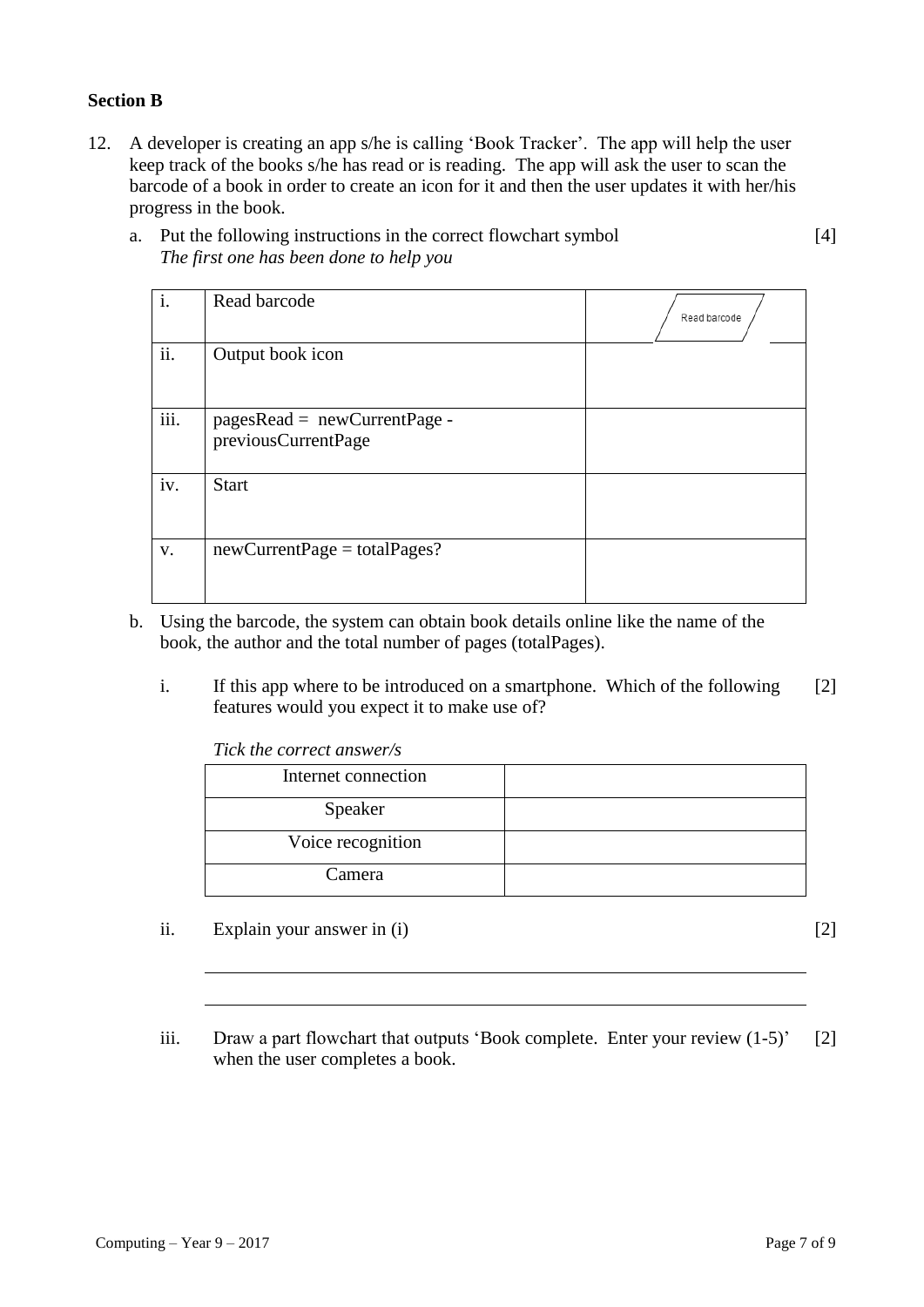c. The user may choose the option 'Enter Book Progress'. Here s/he is asked to enter his new current page (newCurrentPage). The system then outputs his current page, how many pages he's read since he last entered her/his progress and the percentage of the book s/he's read.  $[4]$ 

Draw a **part-flowchart** for the algorithm that is executed when the 'Enter Book Progress' option is chosen. *This part-algorithm makes use of the variables previousCurrentPage and totalPages.*

d. Suggest **one** other feature or functionality you would also include in this app. [1]